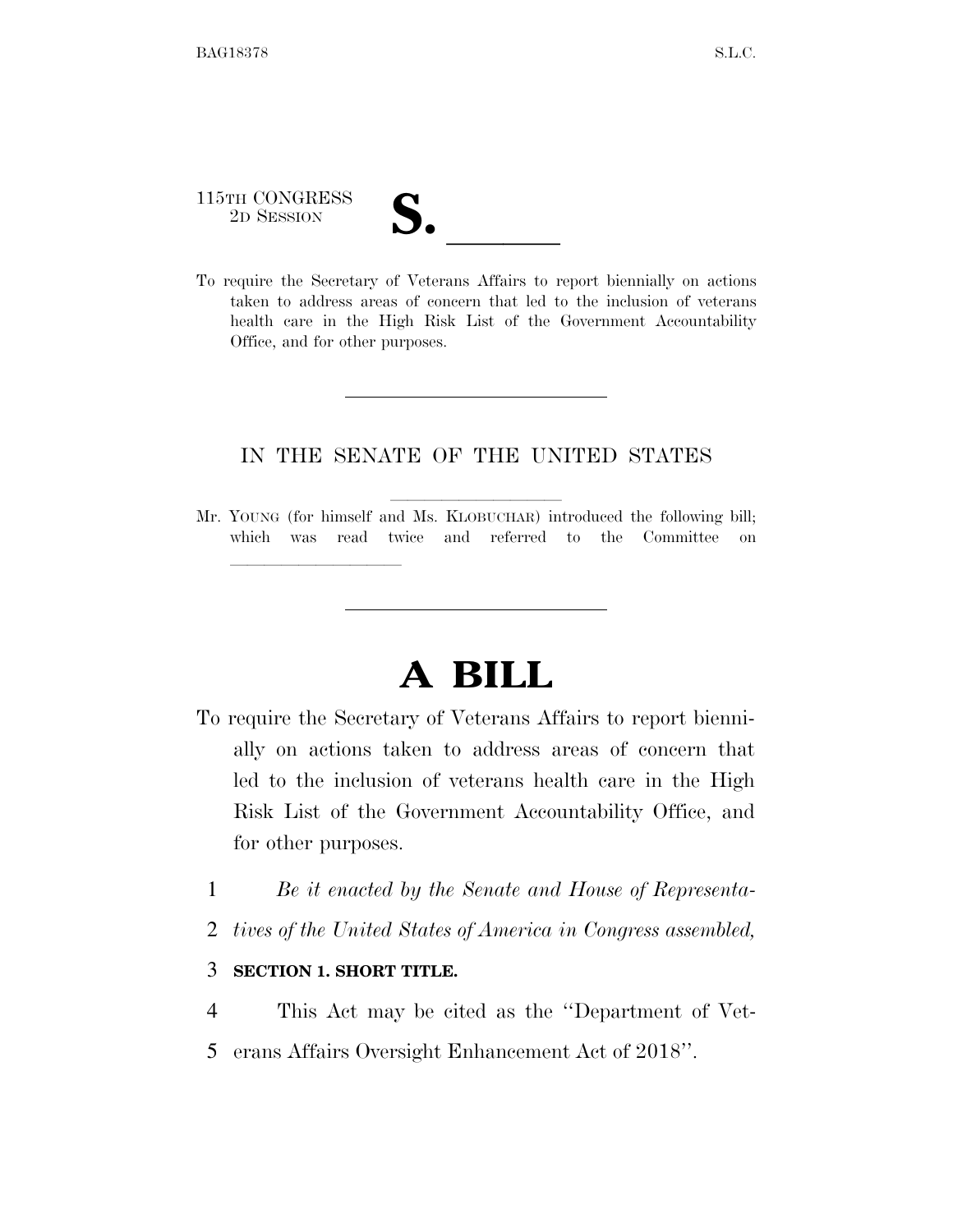$\mathfrak{D}$ 

 **SEC. 2. BIENNIAL REPORT BY SECRETARY OF VETERANS AFFAIRS ON ACTIONS TAKEN TO ADDRESS AREAS OF CONCERN THAT LED TO INCLU- SION OF VETERANS HEALTH CARE IN THE HIGH RISK LIST OF THE GOVERNMENT AC-COUNTABILITY OFFICE.** 

 (a) BIENNIAL REPORT REQUIRED.—No later than 120 days after the date of the enactment of this Act and in each session of Congress thereafter in which the High Risk List of the Government Accountability Office pub- lished in that session includes health care furnished under laws administered by the Secretary of Veterans Affairs, the Secretary shall submit to Congress, the appropriate committees of Congress, and the Comptroller General of the United States a report on the actions taken by the Secretary and the progress made by the Secretary in im- plementing the High Risk Action Plan of the Department of Veterans Affairs to address the areas of concern that led to the designation of such health care as high risk by the Comptroller General in the most recently published High Risk List.

 (b) CONTENTS.—Each report submitted under sub- section (a) shall include, for the period covered by the pe-riod, the following:

 (1) The corrective measures and specific steps necessary for addressing root causes identified in the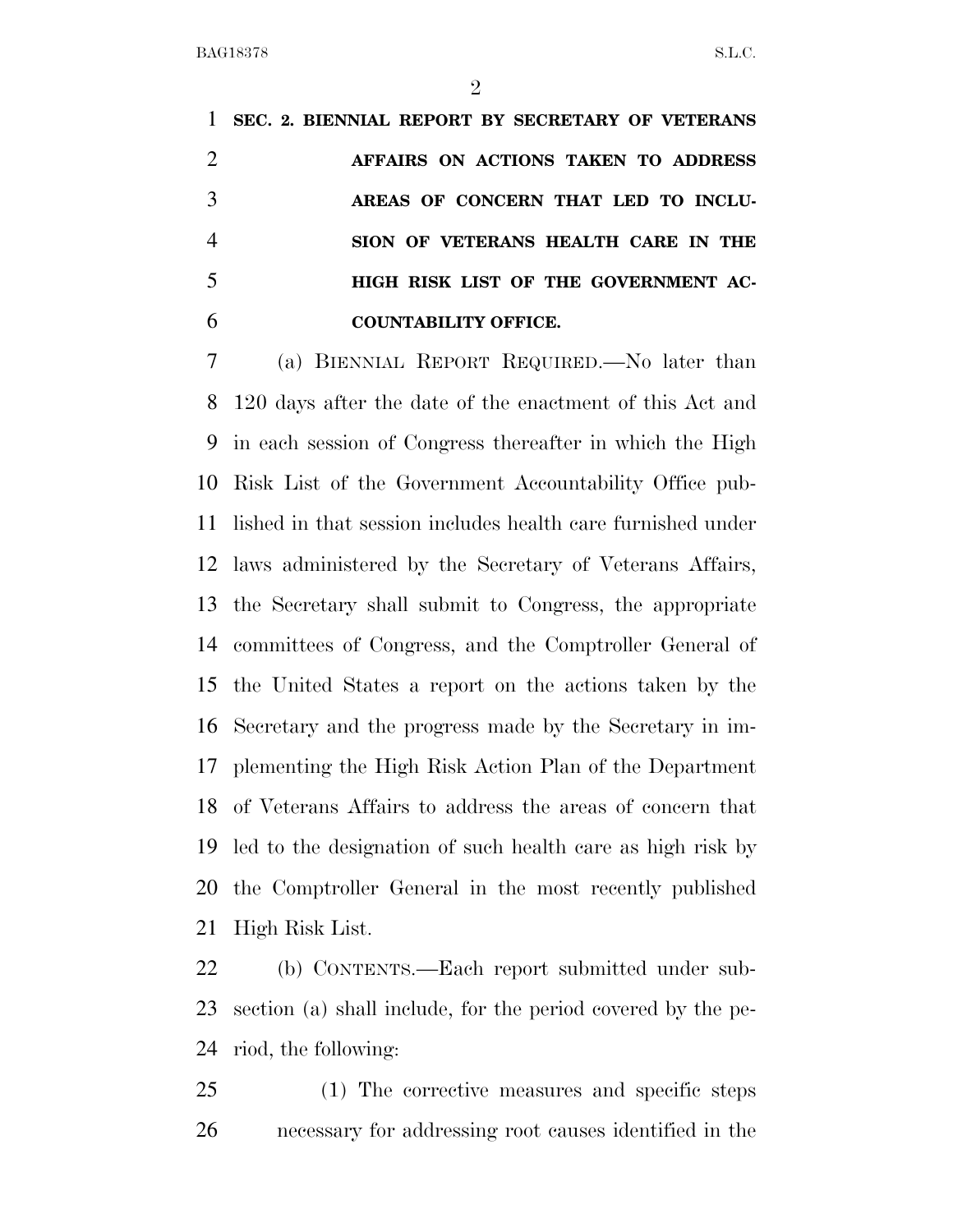| $\mathbf{1}$   | High Risk Action Plan for removal from the high-      |
|----------------|-------------------------------------------------------|
| $\overline{2}$ | risk designation, including the progress of the Sec-  |
| 3              | retary in implementing those measures and steps.      |
| $\overline{4}$ | The specific measures and steps shall—                |
| 5              | (A) address each root cause;                          |
| 6              | (B) identify resources to implement correc-           |
| 7              | tive actions, including funding, stakeholders,        |
| 8              | technology, and the senior officials responsible      |
| 9              | for implementing the corrective actions and re-       |
| 10             | porting results;                                      |
| 11             | (C) identify metrics that can be used to as-          |
| 12             | sess progress and assign responsibility for           |
| 13             | tracking progress, including the mechanism            |
| 14             | that will be used to keep senior leadership in-       |
| 15             | formed about progress made or challenges en-          |
| 16             | countered;                                            |
| 17             | (D) list key outcomes and goals that dem-             |
| 18             | onstrate progress in addressing the concerns;         |
| 19             | and                                                   |
| 20             | (E) establish time frames with overall and            |
| 21             | interim milestones.                                   |
| 22             | (2) The progress of the Secretary in addressing       |
| 23             | the five criteria for removal from the High Risk List |
| 24             | for each of the areas of concern identified by the    |
| 25             | Comptroller General.                                  |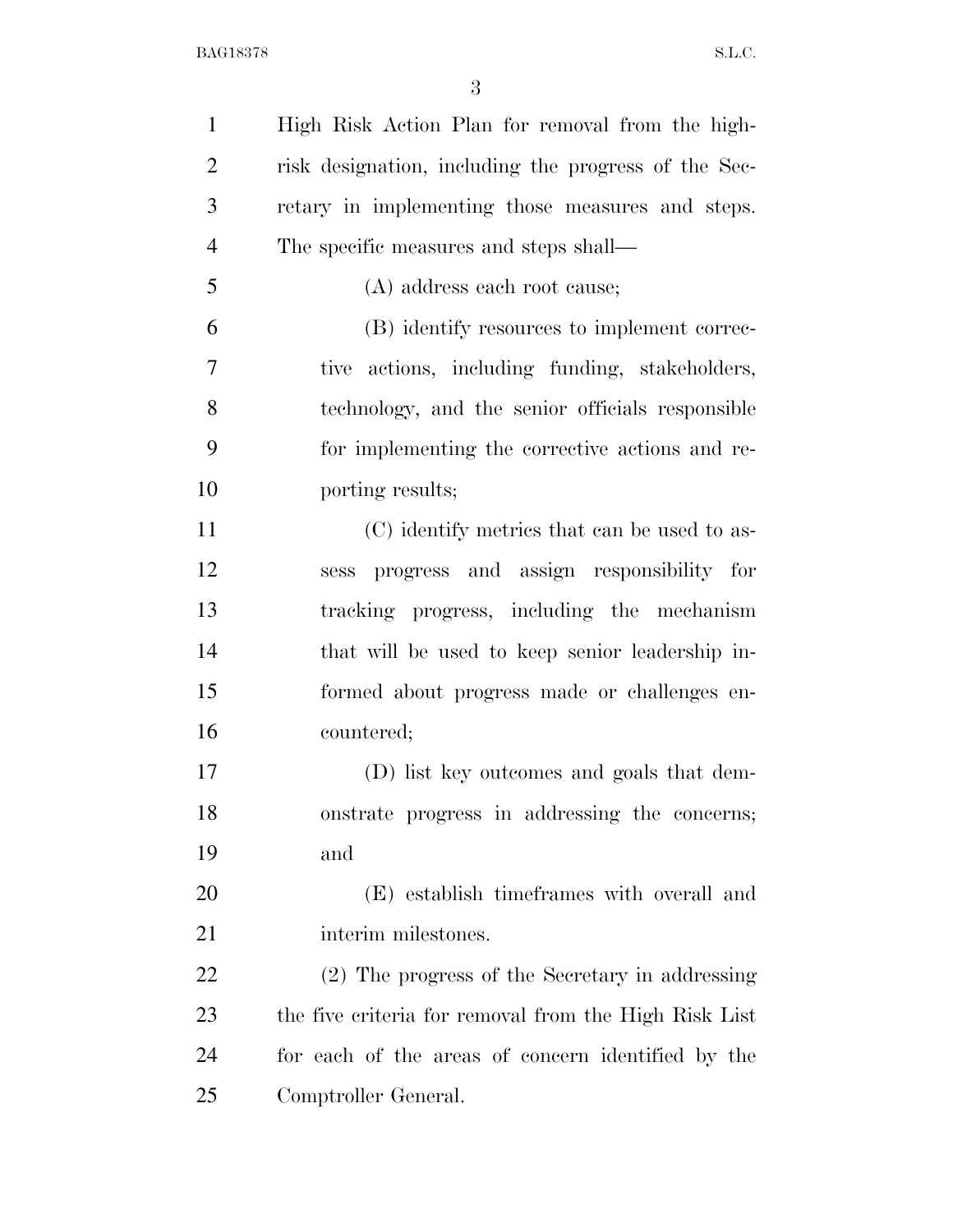(3) An explanation and course of action for each failure to fully adopt the Comptroller General's criteria for removal from the High Risk list.

**SEC. 3. ANNUAL REPORT BY SECRETARY OF VETERANS AF-**

 **FAIRS ON IMPLEMENTATION OF CERTAIN RECOMMENDATIONS OF COMPTROLLER GEN- ERAL OF THE UNITED STATES PERTAINING TO DEPARTMENT OF VETERANS AFFAIRS.** 

 (a) ANNUAL REPORT REQUIRED.—No later than 120 days after the date of the enactment of this Act and not less frequently than once each year thereafter, the Sec- retary of Veterans Affairs shall submit to Congress, the appropriate committees of Congress, and to the Comp- troller General of the United States a report on implemen- tation of recommendations of the Comptroller General that pertain to the Department of Veterans Affairs.

 (b) CONTENTS.—Each report submitted under sub- section (a) shall include, for the period covered by the re-port, the following:

 (1) The progress of the Secretary in imple- menting all open priority recommendations of the Comptroller General for the Department of Veterans Affairs.

 (2) An explanation for each instance where the Secretary has decided not to implement, or has not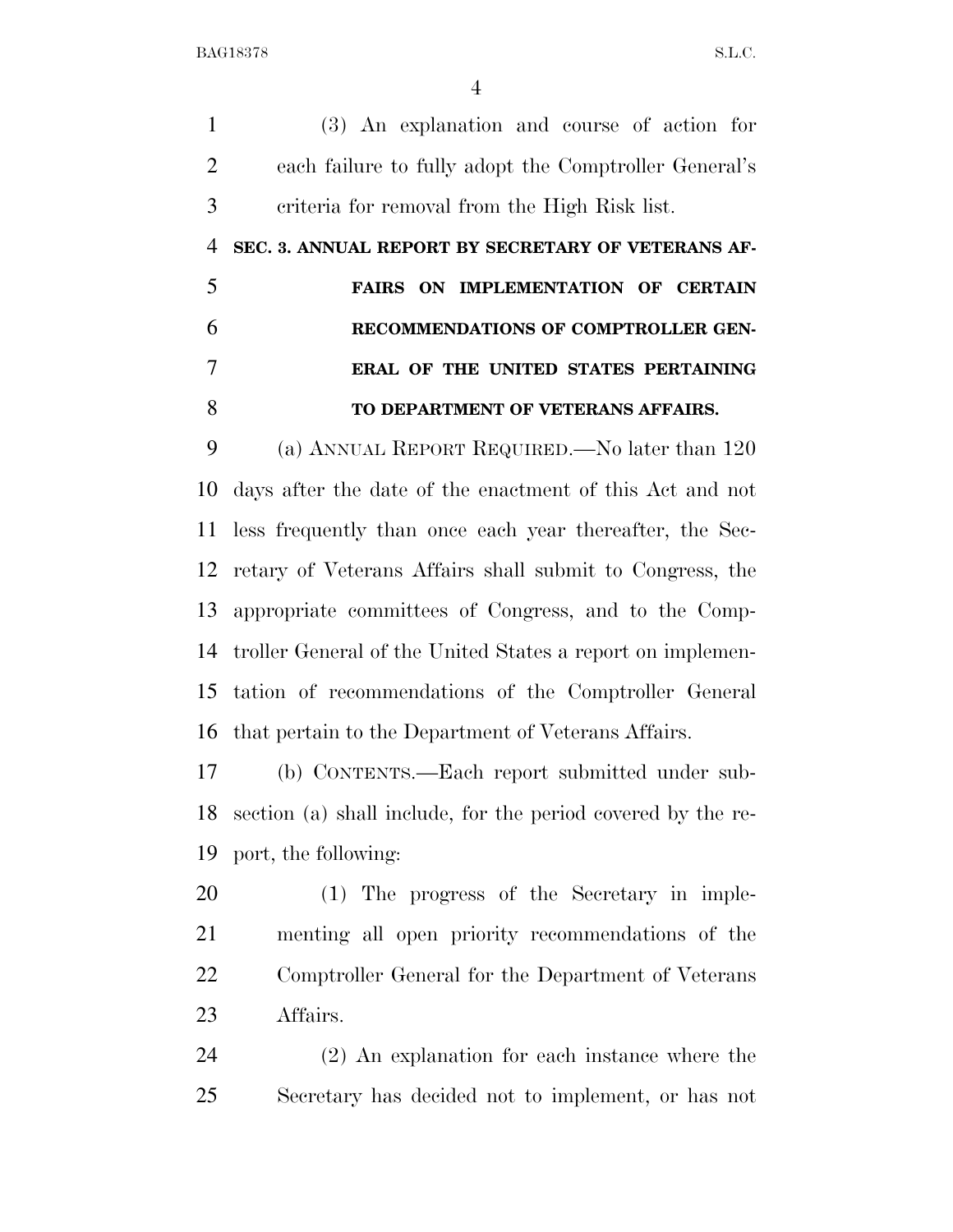| $\mathbf{1}$   | fully implemented, an open priority recommendation    |
|----------------|-------------------------------------------------------|
| $\overline{2}$ | of the Comptroller General for the Department.        |
| 3              | (3) Courses of action for the Secretary to im-        |
| $\overline{4}$ | plement open priority recommendations of the          |
| 5              | Comptroller General, including—                       |
| 6              | (A) resources to implement corrective ac-             |
| 7              | tions, including funding, stakeholders, tech-         |
| 8              | nology, and the senior officials responsible for      |
| 9              | implementing the corrective actions and report-       |
| 10             | ing results;                                          |
| 11             | (B) metrics that can be used to assess                |
| 12             | progress and assign responsibility for tracking       |
| 13             | progress, including the mechanism that will be        |
| 14             | used to keep senior leadership informed about         |
| 15             | progress made or challenges encountered;              |
| 16             | (C) key outcomes and goals that dem-                  |
| 17             | onstrate progress in addressing the concerns;         |
| 18             | and                                                   |
| 19             | (D) time frames with overall and interim              |
| 20             | milestones.                                           |
| 21             | (c) SUPPLEMENT AND NOT SUPPLANT CURRENT RE-           |
| 22             | PORT REQUIREMENTS.—The requirements of this section   |
| 23             | shall supplement and not supplant the requirements of |
| 24             | section 720 of title 31, United States Code.          |
|                |                                                       |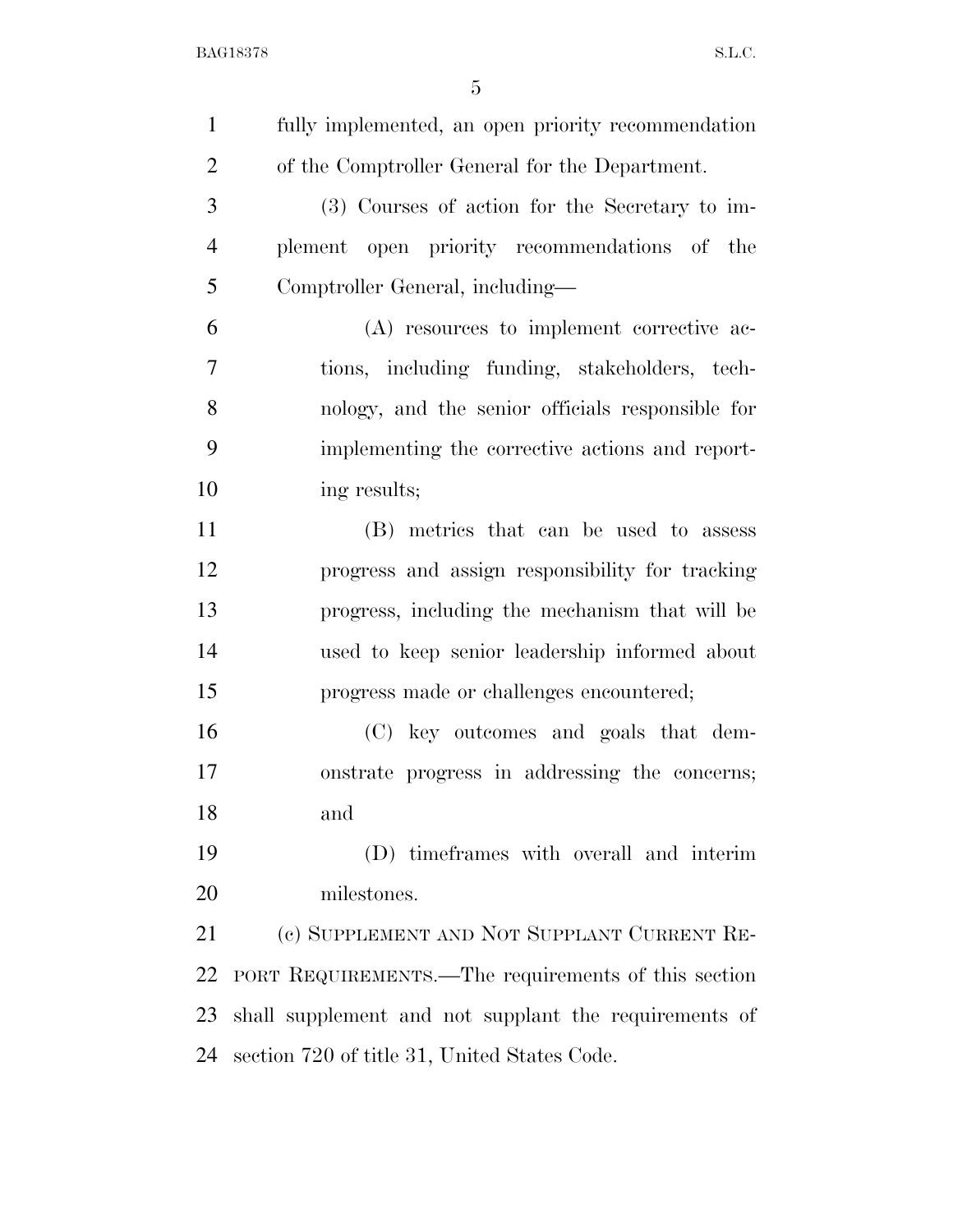**SEC. 4. REPORT BY COMPTROLLER GENERAL OF THE UNITED STATES ON ACTIONS TAKEN BY SEC- RETARY OF VETERANS AFFAIRS TO ADDRESS AREAS OF CONCERN THAT LED TO INCLU- SION OF VETERANS HEALTH CARE IN THE 2017 HIGH RISK LIST OF THE GOVERNMENT ACCOUNTABILITY OFFICE.** 

 (a) REPORT REQUIRED.—No later than one year after the date of the enactment of this Act, the Comp- troller General of the United States shall submit to Con- gress and the appropriate committees of Congress a report on the implementation, the actions taken, and the progress made by the Secretary of Veterans Affairs in imple- menting the High Risk Action Plan of the Department of Veterans Affairs to address the areas of concern that led to the designation of health care furnished under laws administered by the Secretary as high risk by the Comp- troller General in the High Risk List published by the Comptroller General in 2017.

 (b) CONTENTS.—The report submitted under para-graph (1) shall include the following:

 (1) An evaluation of the progress of the Sec- retary in implementing corrective measures and spe- cific steps for addressing root causes identified in the High Risk Action Plan for removal of veterans health care from the High Risk List.